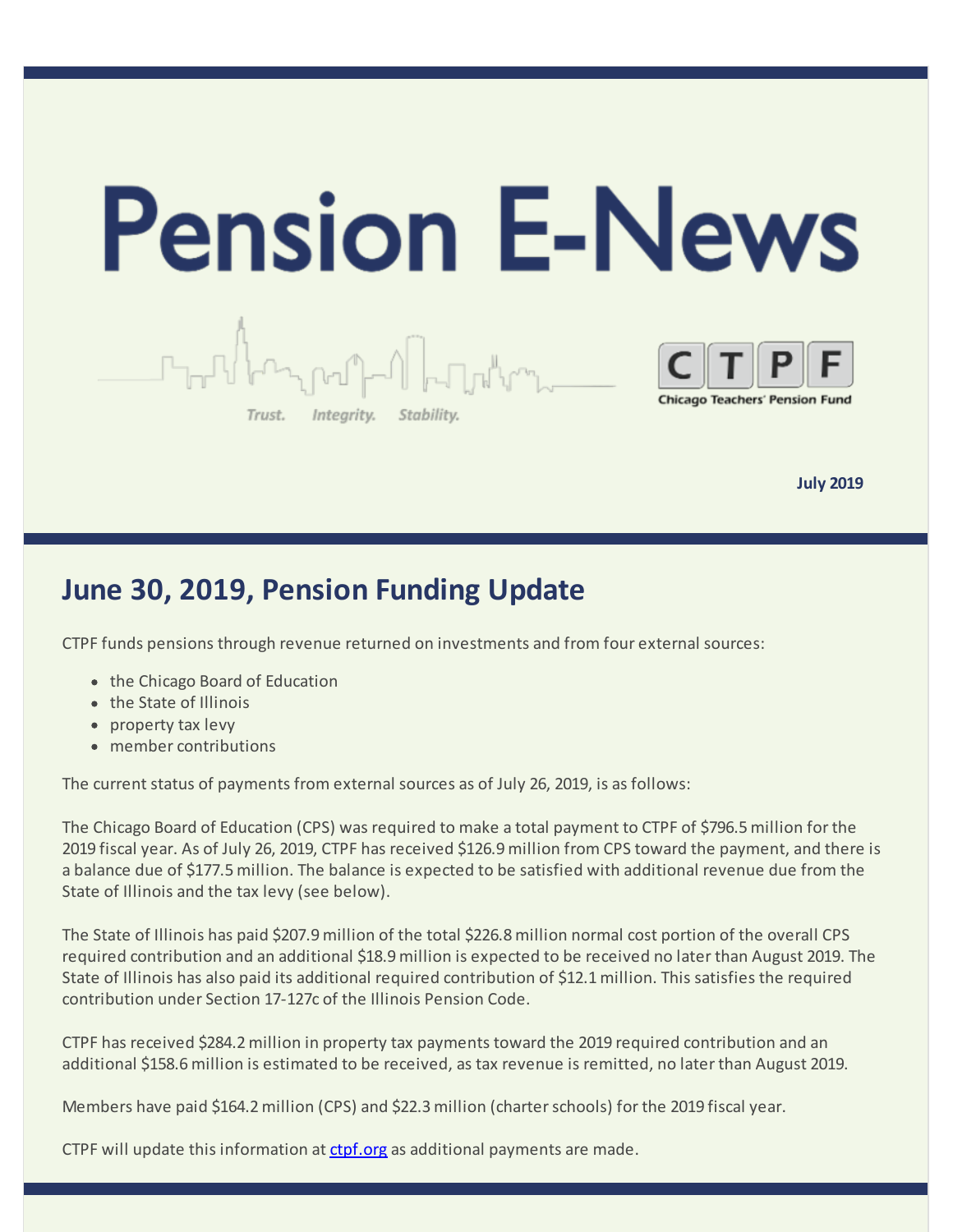### **CTPF Welcomes New Trustees**

The Chicago Teachers' Pension Fund (CTPF) is pleased to welcome Miguel del Valle and Dwayne Truss to the CTPF Board of Trustees. Trustees del Valle and Truss were appointed by the Chicago Board of Education, effective June 26, 2019, through October 31, 2020, to fill the vacancies created by the resignations of Gail D. Ward and Mark F. Furlong.

CTPF is governed by a 12-member Board of Trustees. Six Trustees elected by the active teachers, one Trustee elected by the active principals and administrators, three Trustees elected by the pensioners, and two Trustees appointed by the Board of Education.

#### **About Miguel del Valle**

Miguel del Valle was appointed President of the Chicago Board of Education by Mayor Lori Lightfoot and began serving in June 2019. He is a retired elected official, and was the first Latino Senator elected to the Illinois State Senate, serving in this capacity for 20 years. Prior to serving in the Illinois General Assembly, Trustee del Valle was appointed and then elected as the Clerk for the City of Chicago. He has also served on a variety of committees, boards, and commissions, including: Illinois Student Assistance Commission Advance Illinois, Illinois Federation for Community Schools, Illinois Pathways Advisory Council, Illinois Complete Count Commission, Judicial Candidate Screening Committee, and Illinois P-20 Council. Trustee del Valle is a graduate of Chicago Public Schools and holds a M.A. in Guidance and Counseling from Northeastern Illinois University.

#### **About Dwayne Truss**

Dwayne Truss was appointed to the Chicago Board of Education by Mayor Lori Lightfoot in June 2019. Trustee Truss is a lifelong Chicagoan and active community volunteer and advocate. He has been involved with and serves several organizations and institutions including: Executive Director/Coach of Austin Youth League/Austin Mandela Little League, local school council member at Byford (now Brunson), Hitch, and Ella Flagg Young schools, current member of the Columbus Park Advisory Council, former board member of Raise Your Hand for Illinois Public Education, former co-chair of the Austin Community Action Council, member of the Westside Parks Executive Advisory Council and the Westside Branch of the NAACP. Trustee Truss is also an occasional contributor to both the Austin Weekly News and AustinTalks.org

community newspapers. A graduate of the Chicago Public Schools, he earned a B.A. in Accounting from Northeastern Illinois University. After a short tenure with the United States Marine Corps Reserve, he transferred to the Army National Guard and was honorably discharged in 1986.

# **August Town Hall Webinar Registration Now Open**

CTPF will offer [a Town Hall Webinar](https://register.gotowebinar.com/register/6648079809232006923) on Wednesday, August 21, 2019, at 12:00 p.m. The half-hour program will offer a quarterly financial update, a 2019 CTPF Trustee Election overview, and a review of important information for the fall retiree health insurance open enrollment period.

# Town Ha Webinar

#### **Register Today!**

# **CTPF's Angela Miller-May Recognized by Crain's Chicago**





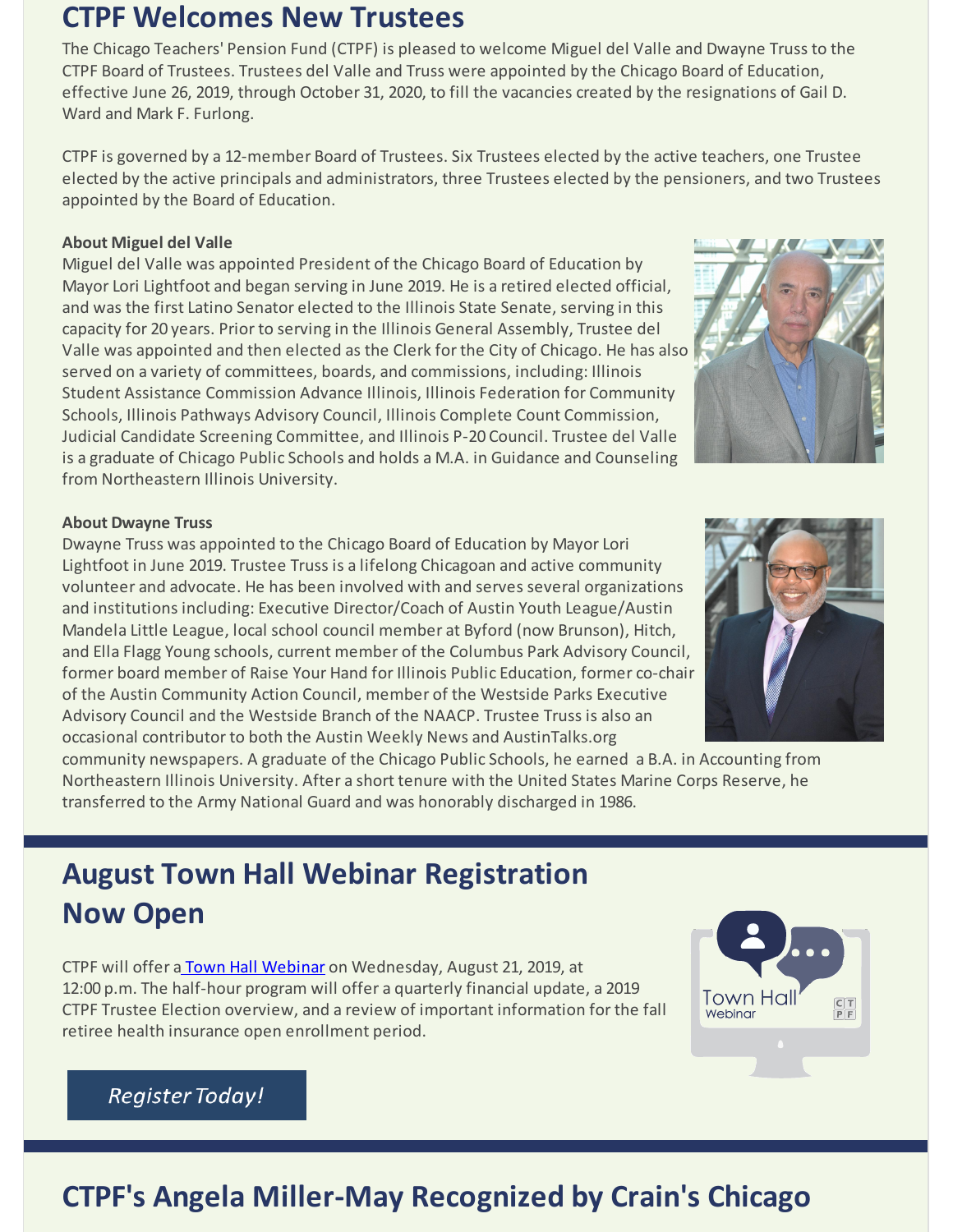#### **Business**

The Chicago Teachers' Pension Fund (CTPF) Chief Investment Officer (CIO) Angela Miller-May has been recognized by *Crain's Chicago Business* among 30 women selected to be part of Crain's 2019 Notable Women in Finance.

Miller-May manages the operations of the Fund's investment portfolio. She reviews asset allocations, develops investment strategies, evaluates and recommends investment opportunities, and analyzes valuation and risk metrics. Under her leadership, Miller-May has transitioned the portfolio by hiring top-decile-performing managers. She has invested in defensive sectors such as real estate debt and investments that promise enhanced returns and growth such as emerging markets. During her tenure, Miller-May has increased investment of assets with minority-, women- and persons with disabilitiesowned managers to 44 percent from 33 percent.



"Angela is the right person to be recognized by Crain's. She has envisioned and realized an investment team and operating environment that is case-study ready for its results and its disciplined practices. She leads by example as she works with her team, the managers, and consultants to dig deeper into the issues and examine their practices to identify the better answer, not the easy answer," said Jeffery Blackwell, President of the CTPF Board of Trustees. "Her guidance in tilting the portfolio toward private markets, active managers, and women and minority investment professionals has resulted in a portfolio that meets return and risk objectives while providing opportunities and inspiration locally and globally."

Learn [more.](https://www.ctpf.org/press-release/chicago-teachers-pension-fund-chief-investment-officer-angela-miller-may-recognized)

# **Final Notice: Health Insurance Premium Subsidy Deadline**

August 31, 2019, is the last day to submit documentation for 2018 health insurance rebates for retirees who are enrolled in non-CTPF sponsored health plans. CTPF mailed applications for the period January 1- December 31, on March 20, 2019, to members who were not enrolled in CTPF health insurance plans.

Please note that CTPF will not subsidize Part A premiums for members with pension benefit effective dates of July 1, 2016, or later.

Completed applications must be returned to CTPF with required documentation by August 31, 2019. Email or call CTPF Member Services, *[MemberServices@ctpf.org](mailto:MemberServices@ctpf.org)* |312.641.4464, with questions about the subsidy or application.

### **Reminder: CTPF Office Moving this Autumn**

The Chicago Teachers' Pension Fund (CTPF) will relocate offices to 425 South Financial Place in autumn 2019. The CTPF Member Services and Administrative offices will occupy the full 14th floor and a portion of the 15th floor, which will include a Board Meeting Room and space to accommodate Trustees, members, visitors, and staff attending meetings and other CTPF events.

CTPF has established a dedicated webpage at [ctpf.org/onthemove](https://www.ctpf.org/onthemove) which will be updated regularly with additional information.



425 South Financial Place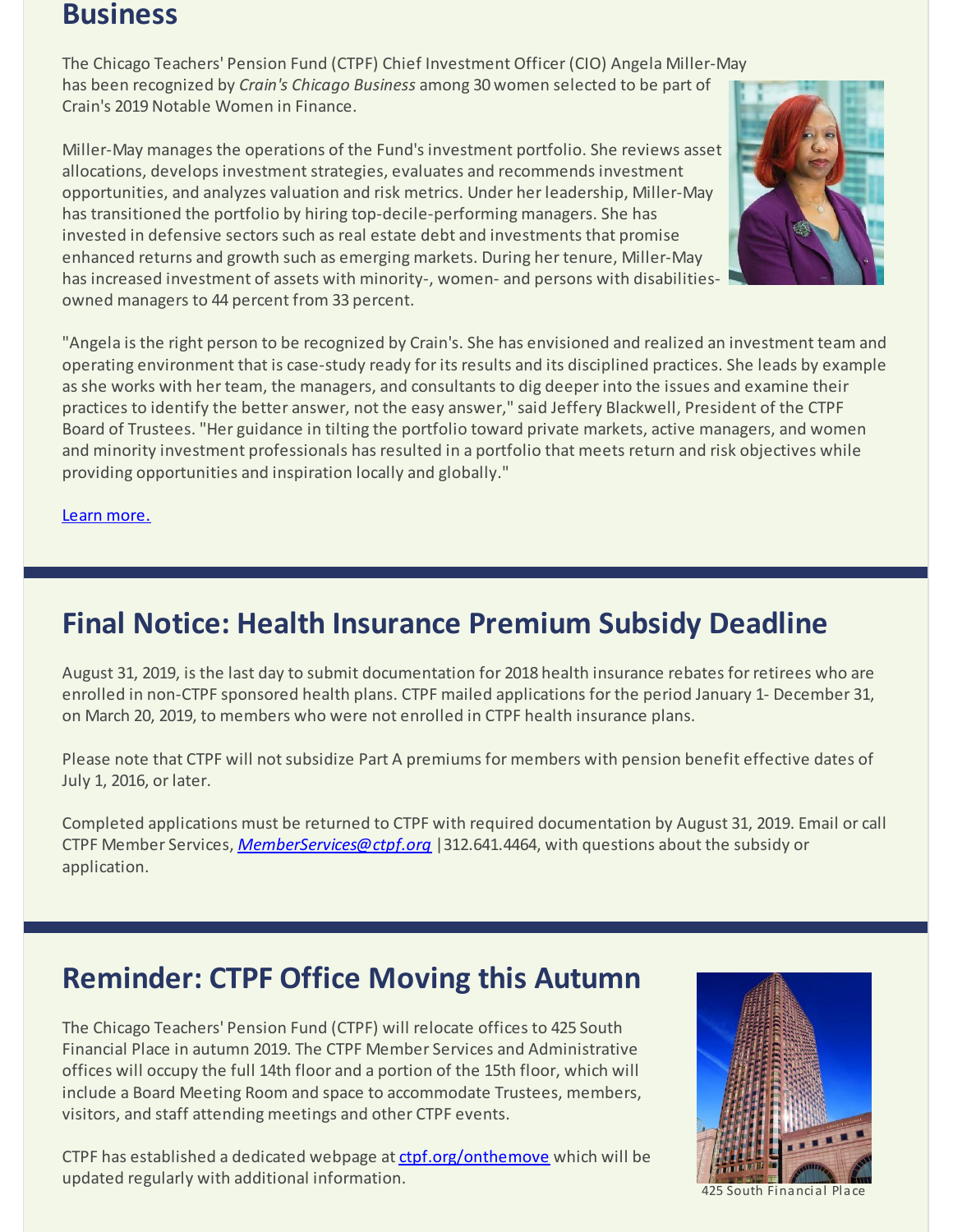# **2019 CTPF Board of Trustees Election Notice**

In the fall of 2019, CTPF will hold the following three elections:

- Three (3) Pensioner Trustees to serve two-year terms from November 2019-2021 (voting October 18-November 7, 2019)
- Two (2) Teacher Trustees to serve three-year terms from November 2019-2022 (voting November 1-7, 2019)
- One (1) Principal/Administrator Trustee to serve a three-year term from November 2019-November 2022 (voting October 18-November 7, 2019)



The official election notice which includes eligibility information, directions for requesting a nomination packet, and the election calendar has been posted to [CTPF's Election Central Page](https://www.ctpf.org/2019-election-central).

# **Employer Contribution Reporting**

Each month, Employers remit employee pension contributions to CTPF. Illinois law requires that these contributions be made within a certain time period. If the Employer does not send the funds within the required time, penalties may be assessed. Recognizing the importance of informing members of Employers who are late in making their employee contributions, the Board directed CTPF staff to publish a listing of delinquent employers. Find a copy of the most recent list [here](https://www.ctpf.org/employer-contribution-reporting).

# **CTPF is Hiring**

Know a recent graduate or experienced professional seeking employment? Our Chicago-based group is looking for qualified candidates with a variety of abilities and skills. Multiple positions are available. Competitive salary & benefits. CTPF is an Equal Opportunity Employer.



[Apply today](https://bit.ly/2IpJhUF) or encourage your friends and colleagues to visit [ctpf.org/jobs](http://www.ctpf.org/jobs).

#### **Pension Payment Schedule**

The schedule for mailing checks and direct deposit dates through April is listed below. [Click here](https://www.ctpf.org/pension-payments) for the full schedule.

| <b>Month</b>   | <b>Check Mailing Date</b> | <b>Direct Deposit Date</b> |
|----------------|---------------------------|----------------------------|
| August 2019    | July 30, 2019             | August 1, 2019             |
| September 2019 | August 29, 2019           | September 3, 2019          |
| October 2019   | September 27, 2019        | October 1, 2019            |
| November 2019  | October 30, 2019          | November 1, 2019           |

# **Direct Deposit Makes Sense**

Direct deposit ensures that your pension payment is deposited into your account on the first business day of the month. Checks that are mailed can take several days to arrive and then clear, delaying access to your funds. Direct deposit avoids costly delays and the chance of a lost or stolen check. Please contact Member Services, 312.641.4464, with questions about direct deposit.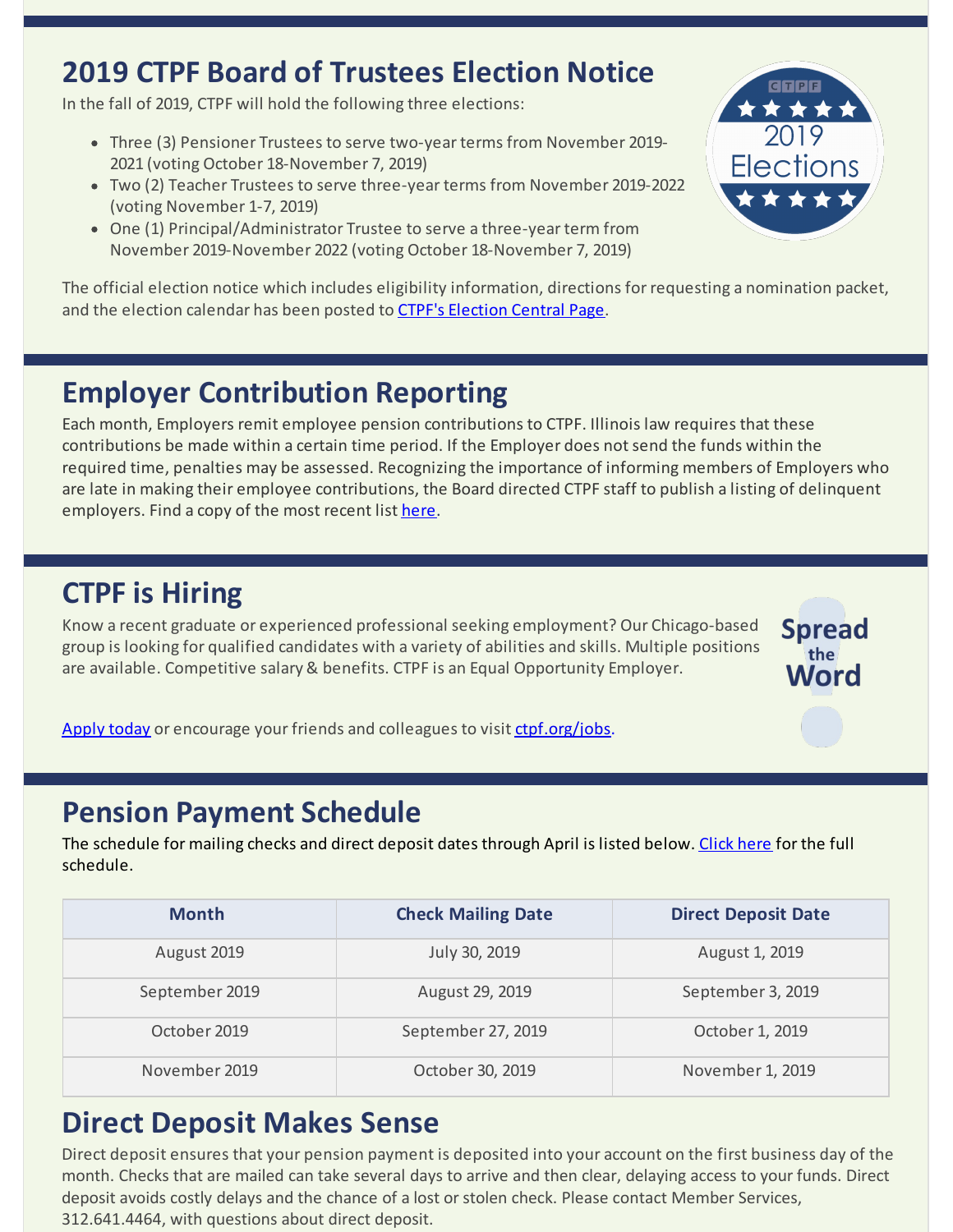#### **CTPF Features**

#### **Retired Members: Are You Redefining Retirement?**



What are you doing to stay active, creative, engaged, and involved in your retirement?

Email your story about how your retirement is unique to *[socialmedia@ctpf.org](mailto:socialmedia@ctpf.org)* and we may contact you for a Redefining Retirement feature.

#### **Active Members: Does Your School Shine?**



What is your school doing to be creative, innovative, and to make a difference for students and faculty?

Email your story about how your school stands out to *[socialmedia@ctpf.org](mailto:socialmedia@ctpf.org)* and we may contact you for a School Spotlight feature.



All current meeting dates, office information, and upcoming event information can be found on the CTPF Calendar at [ctpf.org/calendar](http://www.ctpf.org/calendar).

#### **STAY CONNECTED & SPREAD THE WORD**

CTPF will continue to share information at [ctpf.org](http://www.ctpf.org) on social media, in E-Lerts, and in E-News. Please consider forwarding this email to a friend who may be a fellow pensioner.



#### **CTPF BOARD OF TRUSTEES**

Jeffery Blackwell, *President* Mary Sharon Reilly, *Vice President*

Gregory Redfeairn, *Financial Secretary* Jacquelyn Price Ward, *Recording Secretary*